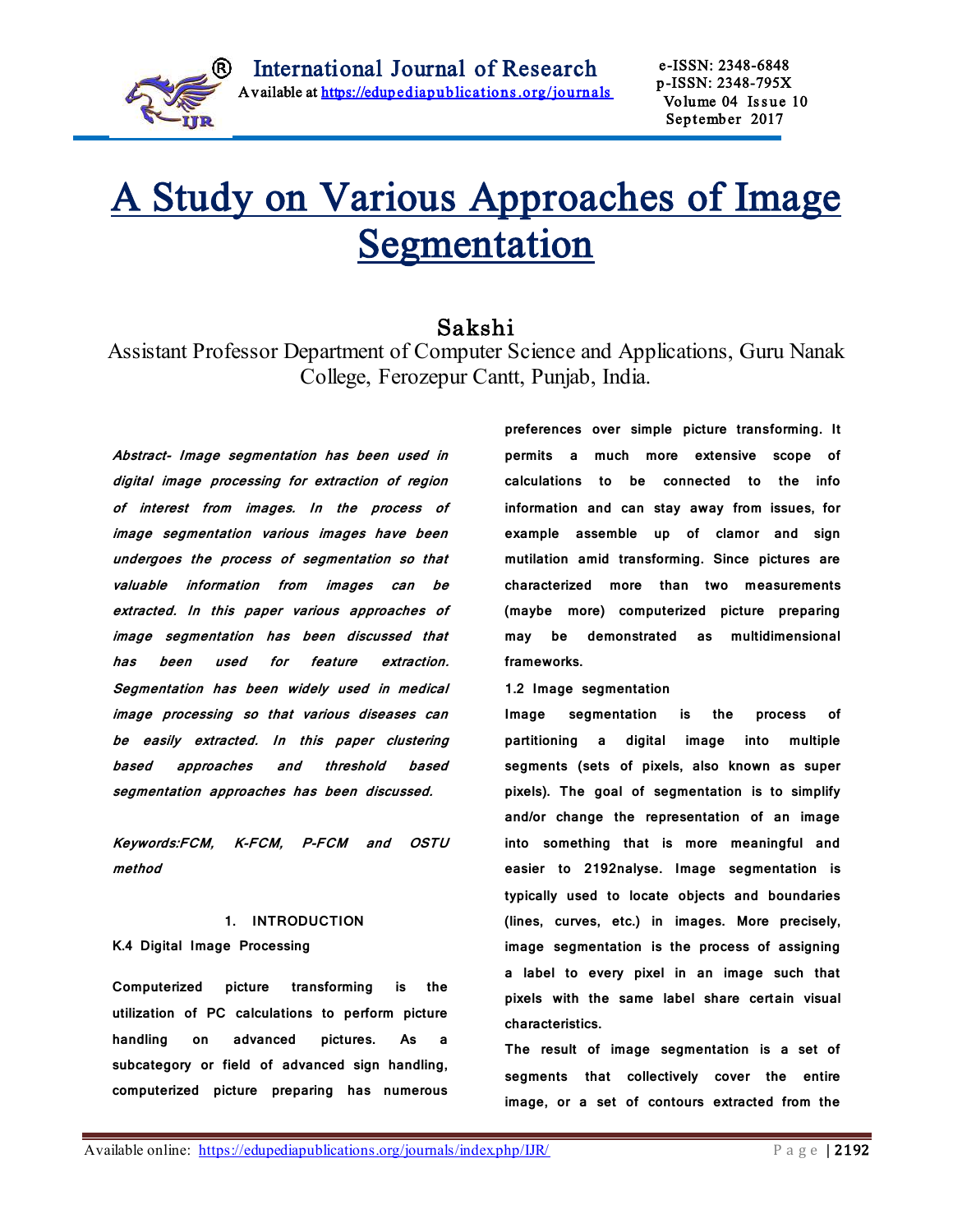

image (see edge detection). Each of the pixels in a region are similar with respect to some characteristic or computed property, such as color, intensity or texture. Adjacent regions are significantly different with respect to the same characteristic(s). When applied to a stack of images, typical in medical imaging, the resulting contours after image segmentation can be used to create 3D reconstructions with the help of interpolation algorithms like marching cubes.

Image segmentation is the process of partitioning a digital image into multiple segments (sets of pixels, also known as super pixels).

K.4 Segmentation methods in image processing and analysis

Image segmentation is the process of dividing an image into multiple parts. This is typically used to identify objects or other relevant information in digital images. There are many different ways to perform image segmentation, including:

## 1.4 METHODES OF SEGMENTATION

#### 1.4.1 Thresholding

The simplest method of image segmentation is called the thresholding method. This method is based on a clip-level (or a threshold value) to turn a gray-scale image into a binary image. The key of this method is to select the threshold value (or values when multiple-levels are selected). Several popular methods are used in industry including the maximum entropy method, Otsu's method (maximum variance), and k-means clustering. Recently, methods have been developed for thresholding computed

tomography (CT) images. The key idea is that, unlike Otsu's method, the thresholds are derived from the radiographs instead of the (reconstructed) image.

1.4.2 Clustering methods

The K-means algorithm is an iterative technique that is used to partition an image into  $K$ clusters. The basic algorithm is:

- 1. Pick  $K$  cluster centers, either randomly or based on some heuristic
- 2.Assign each pixel in the image to the cluster that minimizes the distance between the pixel and the cluster center
- 3.Re-compute the cluster centers by averaging all of the pixels in the cluster
- 4.Repeat steps 2 and 3 until convergence is attained (i.e. no pixels change clusters)
- 1.4.3 Compression-based methods

Compression based methods postulate that the optimal segmentation is the one that minimizes, over all possible segmentations, the coding length of the data. The connection between these two concepts is that segmentation tries to find patterns in an image and any regularity in the image can be used to compress it. The method describes each segment by its texture and boundary shape. Each of these components is modeled by a probability distribution function and its coding length is computed as follows:

1.The boundary encoding leverages the fact that regions in natural images tend to have a smooth contour. This prior is used by Huffman coding to encode the difference chain code of the contours in an image.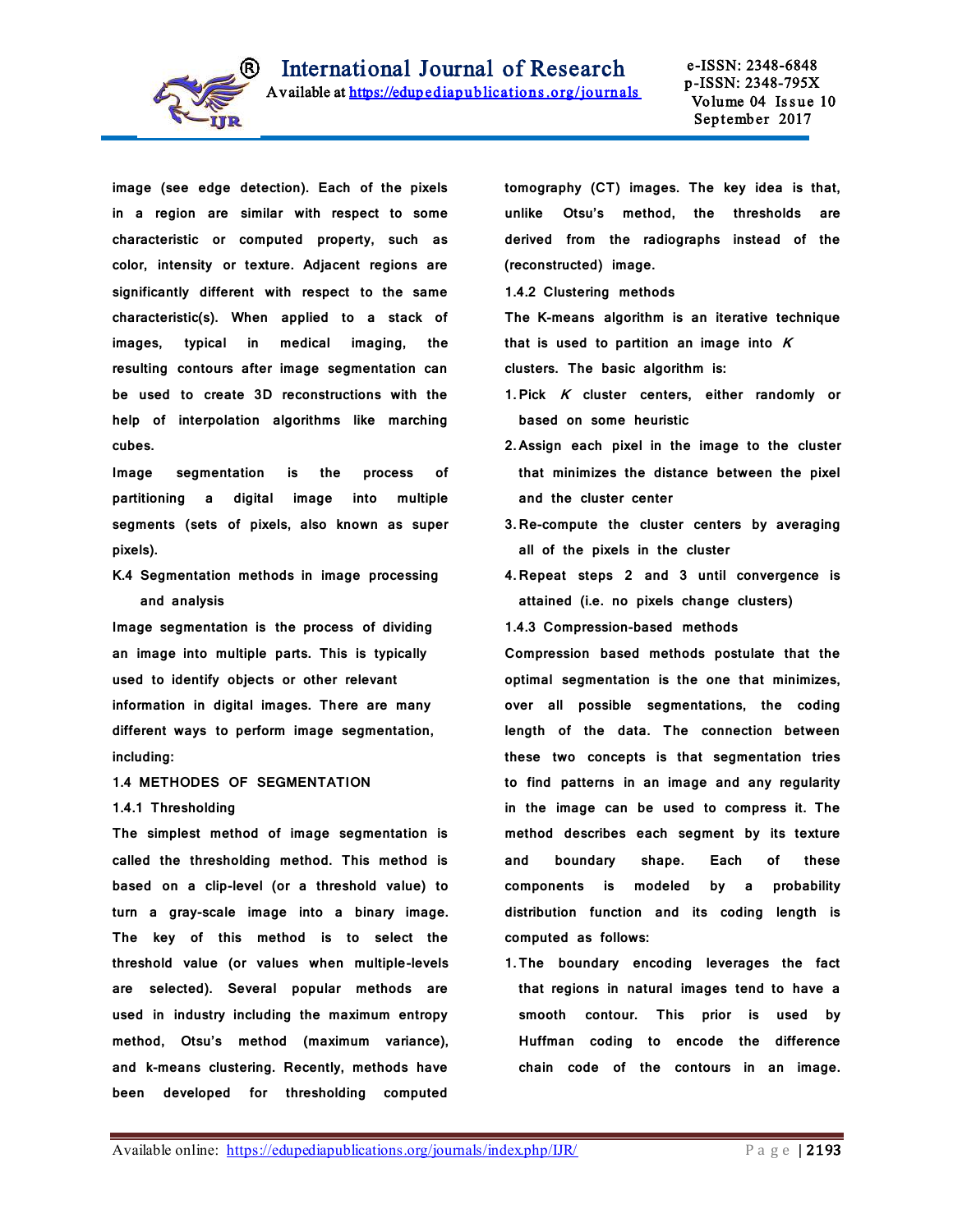

e-ISSN: 2348-6848 p-ISSN: 2348-795X Volume 04 Issue 10 September 2017

Thus, the smoother a boundary is, the shorter coding length it attains.

2.Texture is encoded by lossy compression in a way similar to minimum description length (MDL) principle, but here the length of the data given the model is approximated by the number of samples times the entropy of the model. The texture in each region is modeled by a multivariate normal distribution whose entropy has closed form expression. An interesting property of this model is that the estimated entropy bounds the true entropy of the data from above. This is because among all distributions with a given mean and covariance, normal distribution has the largest entropy [4]. Thus, the true coding length cannot be more than what the algorithm tries to minimize.

#### 1.4.4 Histogram-based methods

Histogram-based methods are very efficient when compared to other image segmentation methods because they typically require only one pass through the pixels. In this technique, a histogram is computed from all of the pixels in the image, and the peaks and valleys in the histogram are used to locate the clusters in the image. Color or intensity can be used as the measure. A refinement of this technique is to recursively apply the histogram-seeking method to clusters in the image in order to divide them into smaller clusters. This is repeated with smaller and smaller clusters until no more clusters are formed. One disadvantage of the histogram-seeking method is that it may be difficult to identify significant peaks and valleys in the image. Histogram-based

approaches can also be quickly adapted to occur over multiple frames, while maintaining their single pass efficiency. The histogram can be done in multiple fashions when multiple frames are considered. The same approach that is taken with one frame can be applied to multiple, and after the results are merged, peaks and valleys that were previously difficult to identify are more likely to be distinguishable. 1.4.5 Region-growing methods

The first region-growing method was the seeded region growing method. This method takes a set of seeds as input along with the image. The seeds mark each of the objects to be segmented. The regions are iteratively grown by comparing all unallocated neighboring pixels to the regions. The difference between a pixel's intensity value and the region's mean, $\hat{0}$ , is used as a measure of similarity. The pixel with the smallest difference measured this way is allocated to the respective region.

Segmentation involves partitioning an image into a set of homogeneous and meaningful regions, Such that the pixels in each partitioned region possess an identical set of properties. Image Segmentation is one of the most challenging tasks in image processing and is a very important preprocessing step in the problems in the area of image analysis, computer vision, and pattern recognition. In many applications, the quality of final object classification and scene interpretation depends largely on the quality of the segmented output.

#### 2. REVIEW OF LITERATURE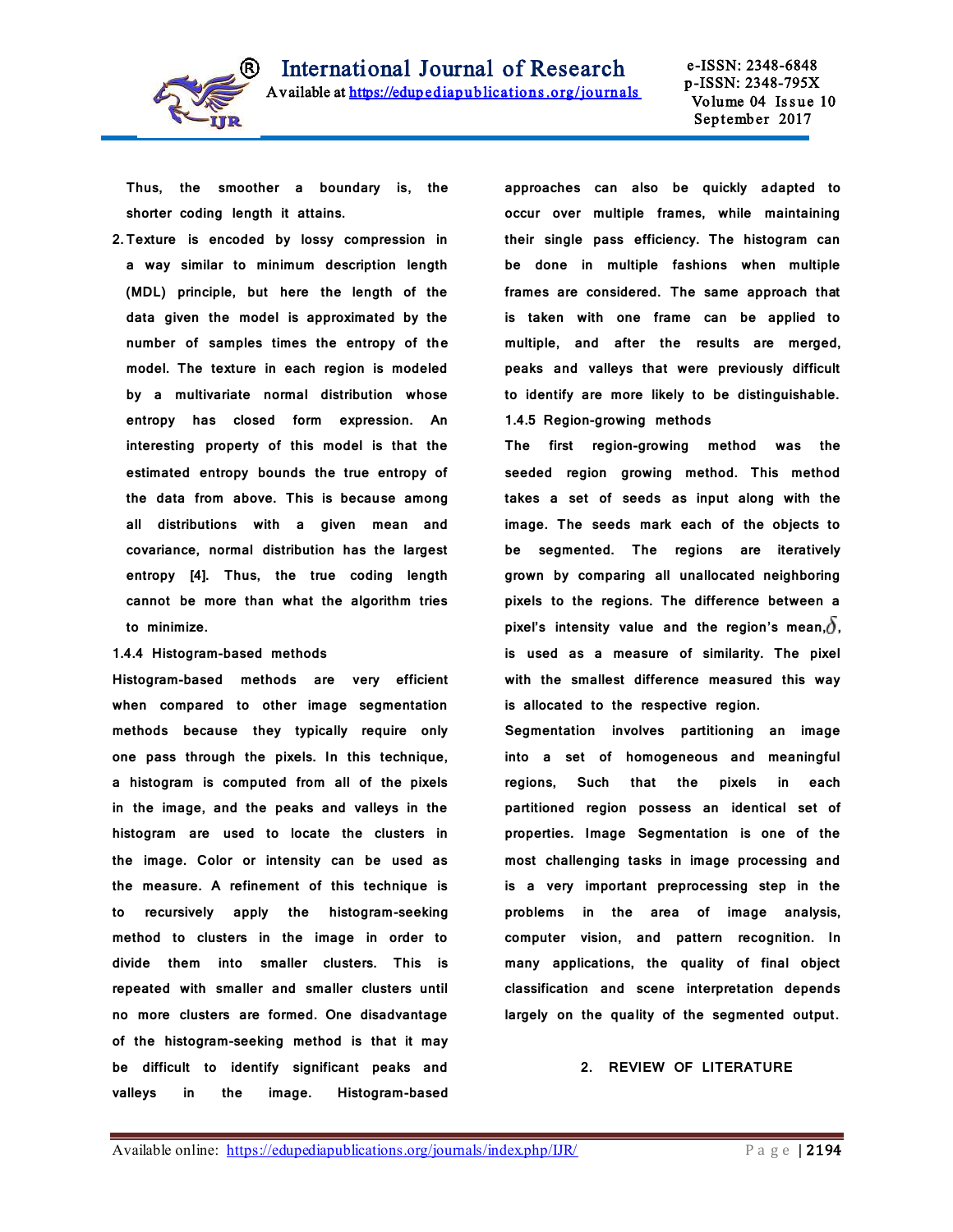

e-ISSN: 2348-6848 p-ISSN: 2348-795X Volume 04 Issue 10 September 2017

Taherdangkoo, M. et al [1]Segmentation of medical images, particularly magnetic resonance images of brain is complex and it is considered as a huge challenge in image processing.. These two parameters have been then calculated by other researchers using genetic algorithm (GA) and particle swarm optimization (PSO) algorithm, which although it has reduced the time but no change obtained in the resulted segmentation quality. In this paper we calculate these two parameters using the artificial bee colony (ABC) algorithm aiming to both reduce the time and to reach a higher quality than that obtained by previous reports. Finally, we segment real MR images with our proposed algorithm and compare it with previous presented algorithms.

Yu Li et al [2] proposed the traditional Fuzzy C-Means (FCM) clustering algorithm is usually based on the image intensity, so the segmentation results are unsatisfactory when the images are impacted by noise. Considering this shortcoming, in this paper the FCM objective function is improved by adding two kinds of spatial information: the relative position information and the intensity information of the neighborhood. Moreover, Quantum Immune Clone algorithm (QICA) is used to optimize the spatial impact factors in the objective function. The proposed algorithm has been tested in synthetic and real synthetic aperture radar (SAR) images segmentation. Experimental results demonstrate that the proposed algorithm is

feasible and effective, and it can lead to higher accuracy.

Beevi, S.Z. et al [3] explained the Segmentation is an important step in many medical imaging applications and a variety of image segmentation techniques do exist. Of them, a group of segmentation algorithms is based on the clustering concepts. In our research, we have intended to devise efficient variants of Fuzzy C-Means (FCM) clustering towards effective segmentation of medical images. The enhanced variants of FCM clustering are to be devised in a way to effectively segment noisy medical images. The medical images generally are bound to contain noise while acquisition. So, the algorithms devised for medical image segmentation must be robust to noise for achieving desirable segmentation results. The employed factor works on the assumption that the membership degree of a pixel to a cluster is greatly influenced by the membership of its neighborhood pixels. Subsequently, the denoised images will be segmented using the designed variants of FCM. The proposed segmentation approach will be robust to noisy images even at increased levels of noise, thereby enabling effective segmentation of noisy medical images. Chuan Long Li et al [4] proposed the fuzzy cmeans (FCM) algorithm is one of the most widely used method for data clustering, the standard FCM is not effective by itself to segment the image, as it fails to deal with the significant property of images, such as noise and intensity inhomogeneity. The second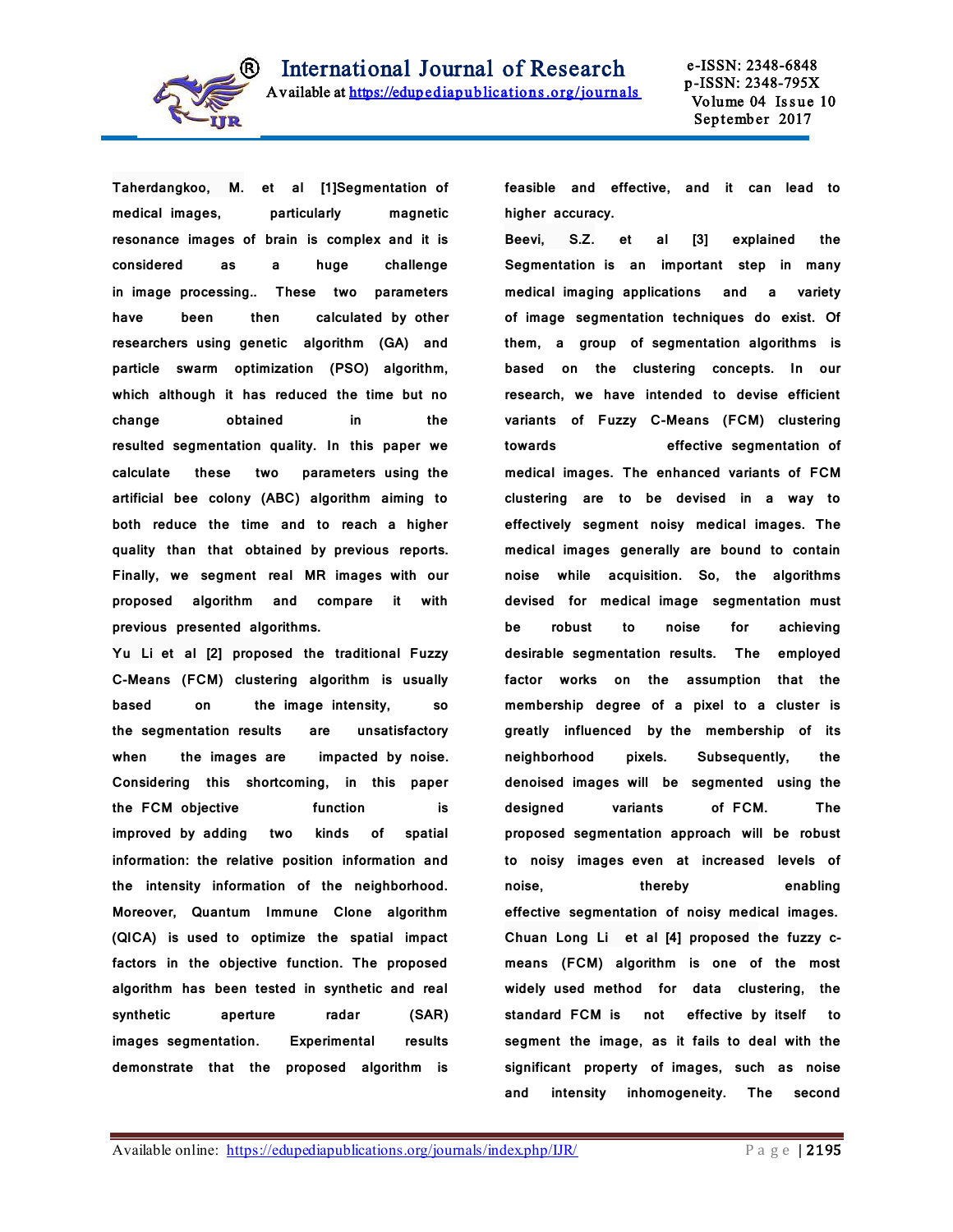

mechanism is not requirement of any similarity penalty term in FCM's objective function as some FCM's variants to reduce the influence of noise on the result of image segmentation, in addition, our method needs no requirement of setting parameter according to the image, and thus our method is more general and robust for image segmentation. We present the experimental results not only in the application of synthetic image segmentation, but also in the difficult application of synthetic aperture radar (SAR)image segmentation; it is shown that we propose a novel method to obtain the cluster for image segmentation.

Gagan preet et al [5] proposed Color image segmentation is a process of partitioning an image into disjoint regions, *i.e.* into subsets of connected pixels which share similar color properties. Region extraction in color images is a difficult process. Author proposed a new optimization method Pollination Based Optimization (PBO) to select best optimal clusters in color images. The methodology consisted of four steps: color space conversion, generation of candidate color cluster centers using Fuzzy K Means, pollination based optimization method to select optimum color cluster centers, image segmentation. Pollination in flowers is used for selecting optimal clusters in colored image. The optimization method worked well on images used. The total elapsed time used to compute segmentation also reduced considerably.

#### 3. APPROACHES USED

FCM ALGORITHM: Fuzzy c-means (FCM) is a method of clustering which allows one piece of data to belong to two or more clusters. This method (developed by Dunn in 1973 and improved by Bezdek in 1981) is frequently used in pattern recognition. It is based on minimization of the following objective function:

$$
\boldsymbol{J}_{\mathbf{m}}=\sum_{i=1}^{N}\sum_{j=1}^{C} \boldsymbol{u}_{ij}^{\mathbf{m}}\left\|\boldsymbol{x}_i-\boldsymbol{c}_j\right\|^2
$$

where  $m$  is any real number greater than 1,  $u_{ij}$  is the degree of membership of  $x_i$  in the cluster  $j, x_i$  is the / th of d-dimensional measured data,  $c_j$  is the d-dimension center of the cluster, and ||\*|| is any norm expressing the similarity between any measured data and the center. Fuzzy partitioning is carried out through an iterative optimization of the objective function shown above, with the update of membership  $u_{ij}$  and the cluster centers  $c_j$  by:

$$
U_m = \sum_{i=1}^{N} \sum_{j=1}^{C} u_{ij}^m ||x_i - c_j||^2
$$

Where is a termination criterion between 0 and 1, whereas  $k$  is the iteration steps? This procedure converges to a local minimum or a saddle point of  $J_m$ . The algorithm is composed of the following steps:

- 1. Initialize U=[u $_{ij}$ ] matrix,  $U^{(0)}$
- 2. At k-step: calculate the centers vectors  $C^{(k)}$ =[c $_{\acute{\mu}}$ ] with U  $U^{(k)}$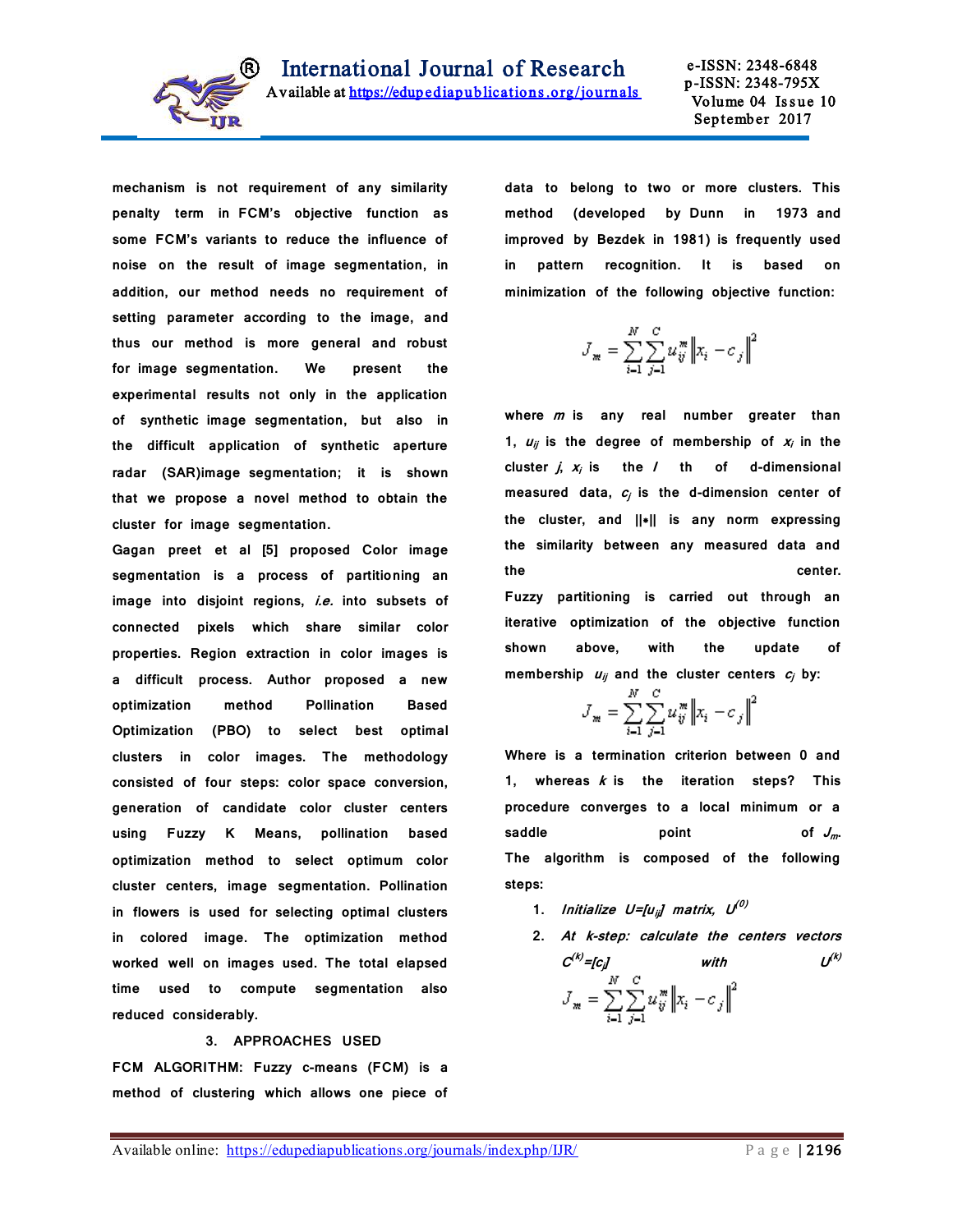

e-ISSN: 2348-6848 p-ISSN: 2348-795X Volume 04 Issue 10 September 2017

3. Update

, U  $U^{(k+1)}$ 

$$
J_{m} = \sum_{i=1}^{N} \sum_{j=1}^{C} u_{ij}^{m} \|x_{i} - c_{j}\|^{2}
$$
  
4. If  $||U^{(k+1)} - U^{(k)}|| <$ 

 $U^{(k)}$  .

5. Then STOP; otherwise return to step 2 In medical field minute details of image are also matter a lot that's why it is very difficult to process. They need to be divided in such a manner so that their minute details can be easily examined. To divide the image into parts is called segmentation. In this work image segmentation is used to find the region of interest (ROI). The segmentation will be accomplished using fuzzy C mean technique.

K-FCM ALGORITHM: In this approach the kernel based fuzzy C mean approach is used for the segmentation of the image. In this kernel based segmentation approach used for segmentation process this approach can be implemented to manipulate the input data into higher dimensions of feature vectors by using the nonlinear map. This feature space division of the image is known to be the small regions of the image that have been separated for the implementation of FCM to each single region by providing kernel values. In this approach the image is firstly de-noised by using nonlinear spatial filter to enhance the quality of the image. In this approach one advantage is that it automatically defines the number of clusters that have to develop using KFCM. This approach firstly utilizes kernel values and then computes the fuzzy membership functions for the image regions using the computation equations. It finds the centered for each sub feature space of the image and this process goes till to the best cluster centers has been found for each region of the image. This approach is more robust to noise and original clustered forms and outliers of the image. This approach includes class of robust non-Euclidean at distance measures for original data spaces. This approach simple retains computation simplicity.

PENALIZED FCM ALGORITHM: PFCM approach is an extension of FCM approach. In FCM approach spatial information about image is not taken into consideration it only depends on the different gray level information about the image. FCM is very sensitive to noise so Penalization of FCM is purposed. General Principal of this approach is only to interoperate neighbor pixel information. In order to incorporate the spatial context into FCM objective function is penalized by regularized term. This is inspired by NEM algorithm. Objective function given by

$$
J_{PFCM} = \sum_{i=1}^{k} \sum_{i=1}^{c} (U_{ik}) q d^{2}(x_{k}, v_{i}) +
$$
  

$$
\gamma \sum_{i=0}^{n} \sum_{i=0}^{n} \sum_{i=0}^{n} U_{ik} (1 - U_{iq})^{q} W_{kj}
$$
 (1)

This approach used for the image segmentation utilized regularization term for the removal of noise sensitive in the FCM. A function  $y$  (<=0) controls the effect of penalty term used in the PFCM. Value of the penalty term should be minimum for the better execution of FCM algorithm in the process of image segmentation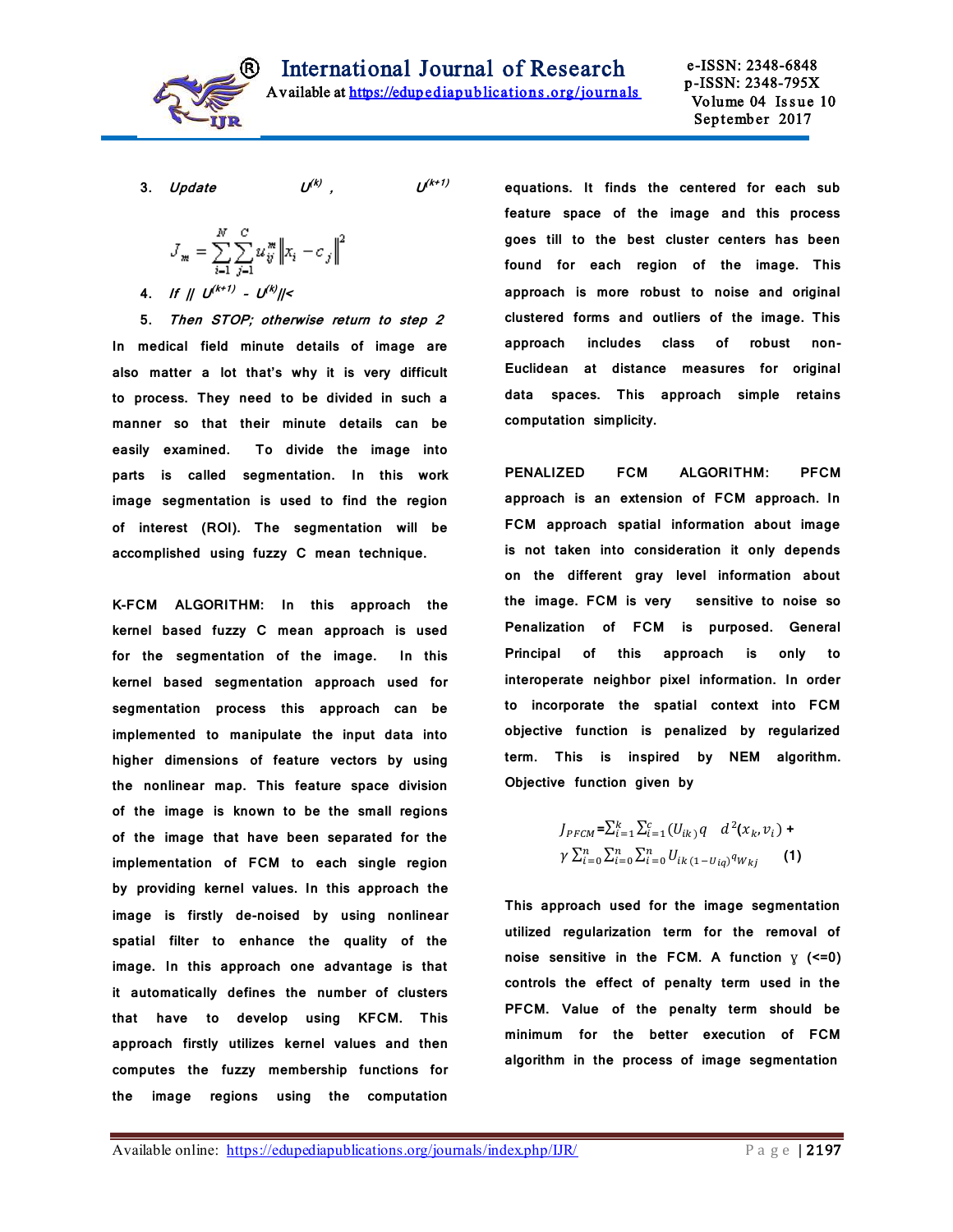

### 4. CONCLUSION

Segmentation has been used in various prospective of image processing's. In the process of segmentation images has been converted into gray scale format so that grey level intensity can be easily used for segmentation process. In this paper various approaches has been discussed that are based on clustering. In this process FCM is first method that has been used for image segmentation process so that images can be segmented using different clusters. Image has been divided into various clusters on the basis of fuzzy mean values. All clusters have been segmented using threshold value and merged together to reform segmented image. Kernel based and penalty based FCM are the evolutionary concepts of FCM that provide major improvements in segmentation of the images.

#### REFRENCES

- [1] Taherdangkoo, M "Segmentation of MR brain images using FCM improved by artificial bee colony (ABC) algorithm" IEEE Conf. on Information Technology and Applications in Biomedicine (ITAB), 2010, pp 1 – 5.
- [2] Yu Li "Image Segmentation Using FCM Optimized by Quantum Immune Clone Algorithm", IEEE Conf. on Intelligent Systems Design and Engineering Applications (ISDEA), 2014, pp 537 – 540.
- [3] Beevi, S.Z "A robust fuzzy clustering technique with spatial neighborhood information for effective medical image

segmentation: An efficient variant of fuzzy clustering technique with spatial information for effective noisy medical image segmentation", IEEE Conf on Computing Communication and Networking Technologies (ICCCNT),, 2010, pp 1 – 8.

- [4] Chuan Long Li "Novel Fuzzy C-Means Segmentation Algorithm for Image with the Spatial Neighborhoods" IEEE Conf. on Remote Sensing, Environment and Transportation Engineering (RSETE), 2012, pp 1 – 4.
- [5] Gaganpreet Kaur1, Dr. Dheerendra Singh "Pollination Based Optimization For Color Image Segmentation" International Journal of Computer Engineering and Technology (IJCET), ISSN 0976 – 6367(Print), ISSN 0976 – 6375(Online) Volume 3, Issue 2, July- September (2012).
- [6] Zeng-Wei Ju "Image segmentation based on edge detection using K-means and an improved ant colony optimization" IEEE Conf. on Machine Learning and Cybernetics (ICMLC),, 2013, pp 297 – 303.
- [7] Apoorva "Optimal multilevel thresholding based on Tsallis entropy using Fibonacci Particle Swarm Optimization for improved Image Segmentation", IEEE Conf. on Communication, Information & Computing Technology (ICCICT), 2012, pp 1 – 6.
- [8] Gaganpreet Kaur1, Dr. Dheerendra Singh" POLLINATION BASED OPTIMIZATION FOR COLOR IMAGE SEGMENTATION" International Journal of Computer Engineering and Technology (IJCET), ISSN 0976 – 6367(Print), ISSN 0976 –